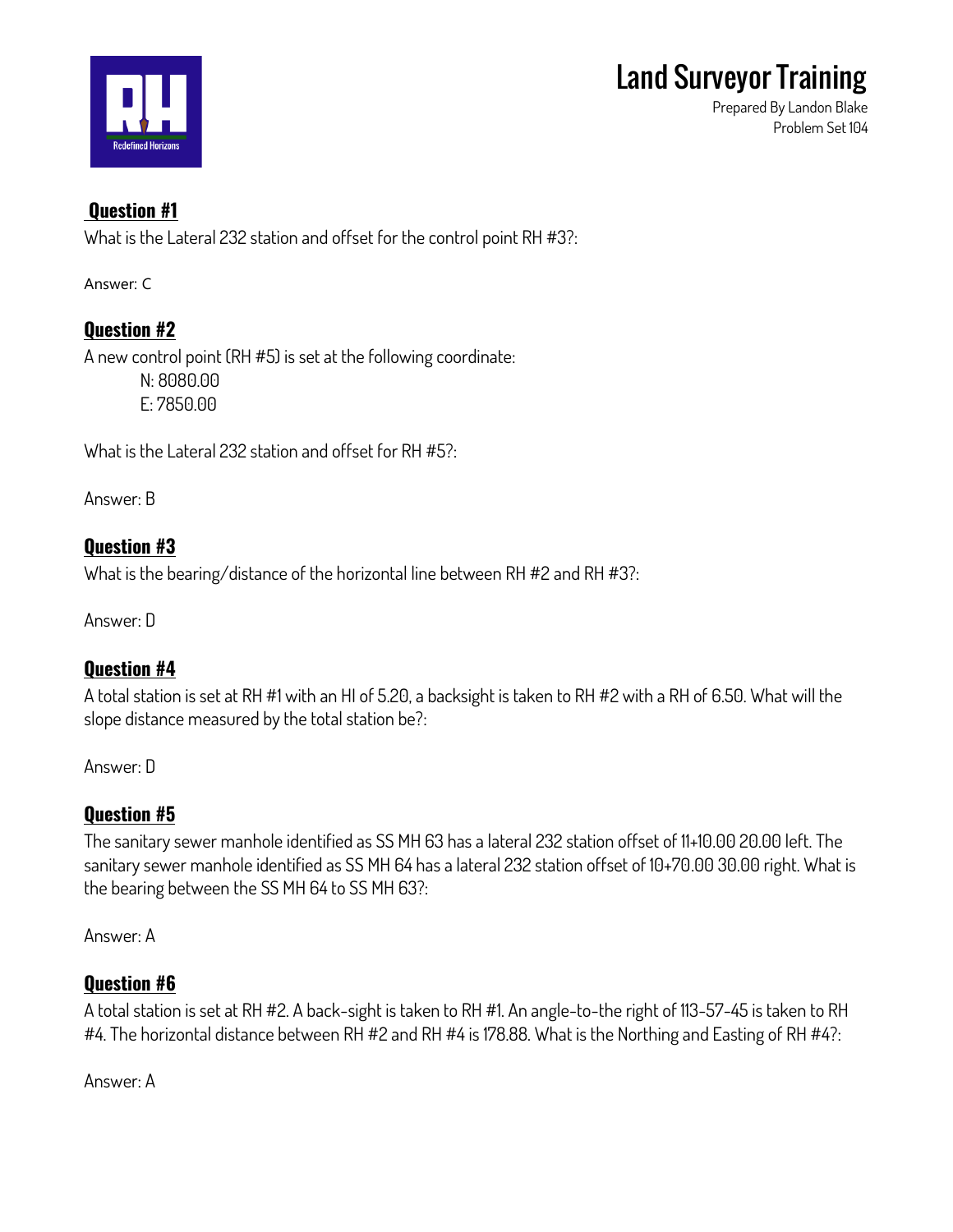

**Prepared By Landon Blake Problem Set 104**

#### **Question #7**

**The data in the coordinate table contains a mistake. What is it?:**

**Answer: D**

#### **Question #8**

**A total station traverse between RH #2, RH #3, and RH #5 measured the following interior angles:**

- **20-41-59**
- **139-45-59**
- **19-32-09**

**What is the angular closure error of the traverse?:**

**Answer: A**

#### **Question #9**

**A total station is set at RH #3. A back-sight is taken to RH #5. Which foresight observation from that set-up should have the least amount of error?:**

**Answer: A**

### **Question #10**

**A total station is set at RH #1 with an HI of 5.32, a foresight is taken to a rod on SS MH 63 with a rod height of 6.50. The measured Zenith angle is 9020'32". What is the elevation of SS MH 64?:**

**Answer: C**

### **Question #11**

**Which real estate legal principle is most likely to be known as "squatter's rights"?:**

**Answer: B**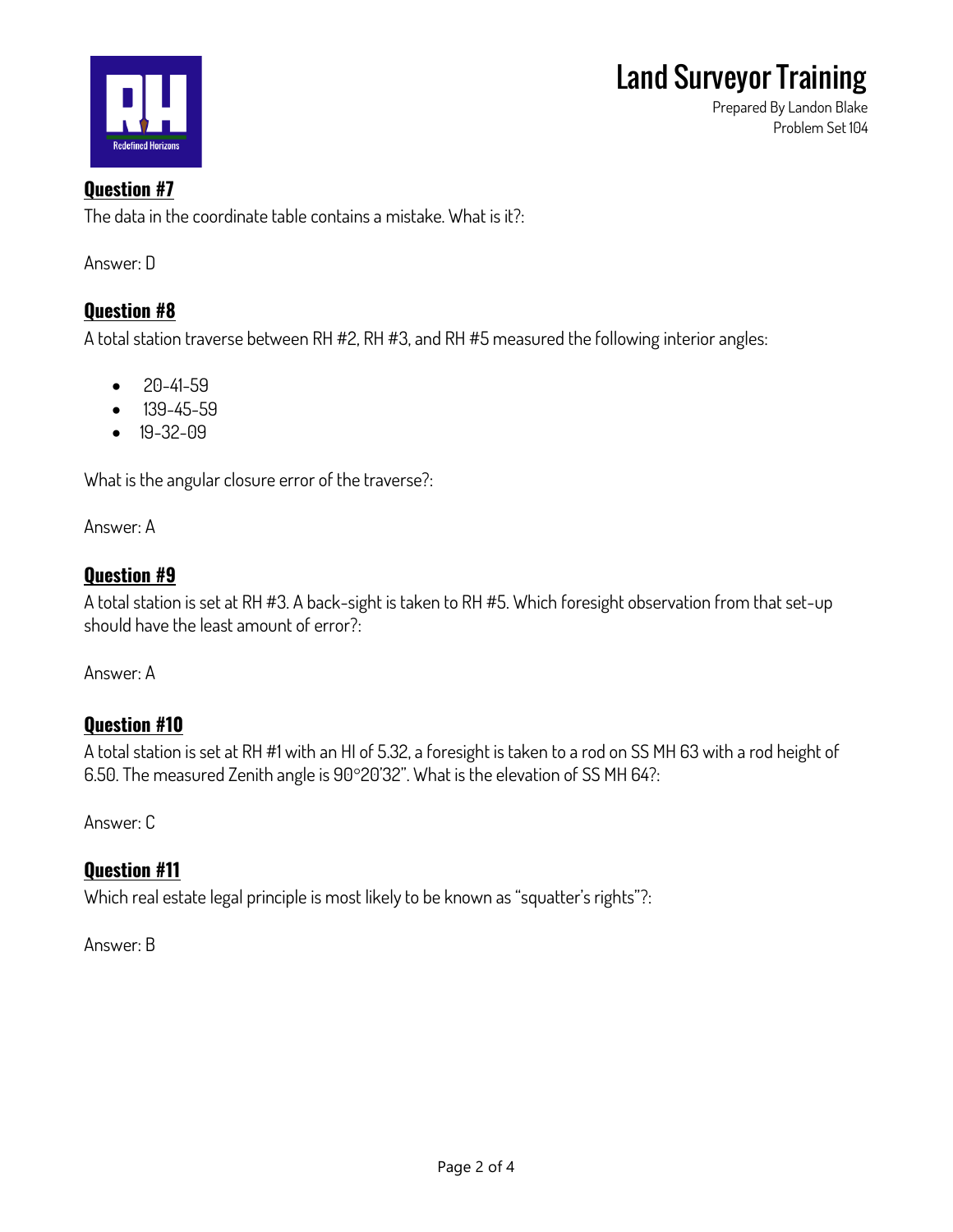

**Prepared By Landon Blake Problem Set 104**

#### **Question #12**

**Which phrase best defines zoning?:**

**Answer: A**

**Question #13 A temporary easement would most likely be used for:**

**Answer: D**

## **Question #14**

**An original controlling corner is typically created by:**

**Answer: A**

#### **Question #15 A fee simple parcel is best defined as:**

**Answer: D**

## **Question #16**

**At which identified point on the map would we expect distortion in the orthophoto to be worst?:**

**Answer: D**

### **Question #17**

**As the UAV moves down flight line #1 over Blakes Creek, what happens to the footprint of each image?:**

**Answer: B**

### **Question #18**

**Four new control points will be set before the UAV flight. Which point identified on the map would be the most redundant?**

**Answer: D**